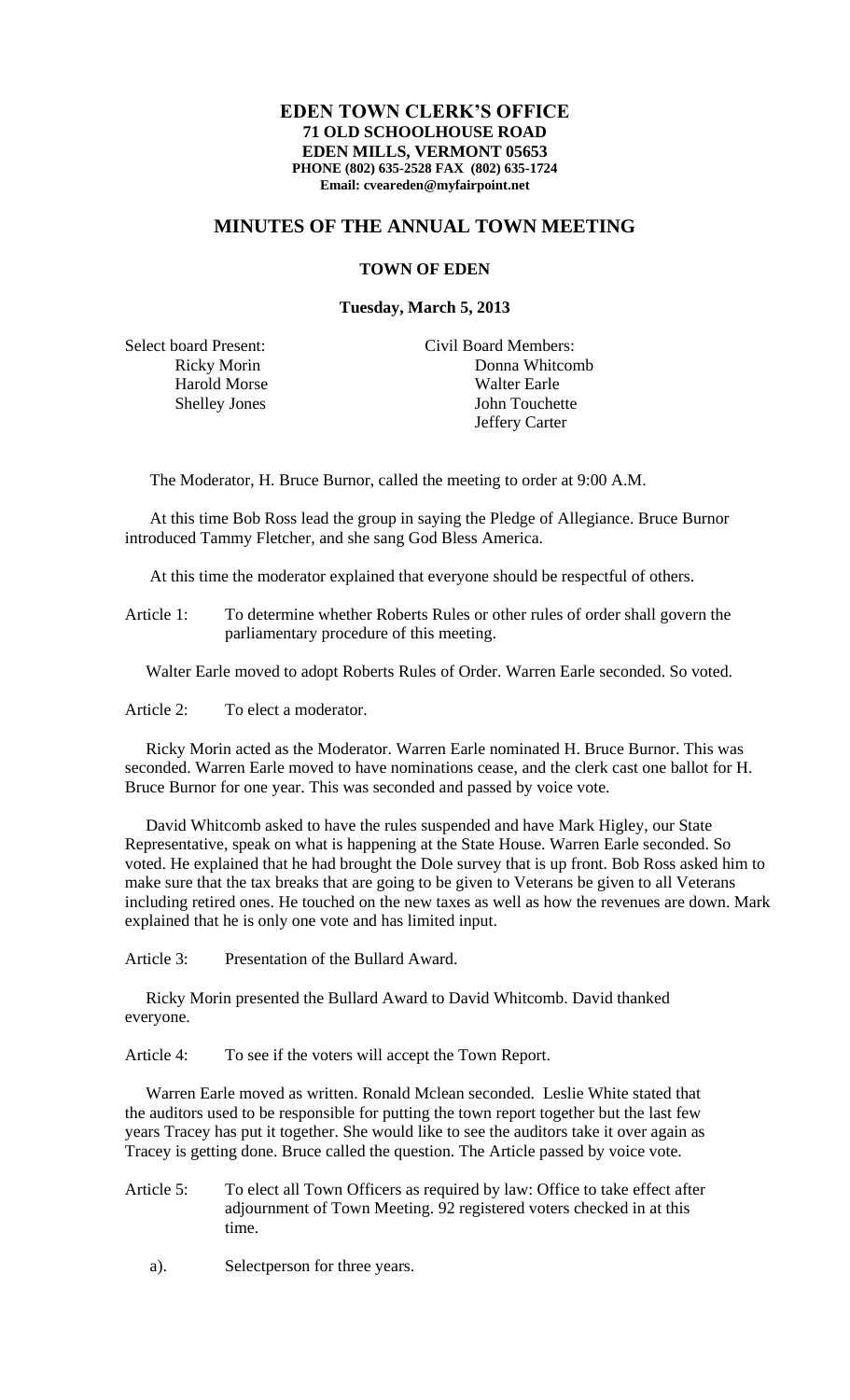Jason Heath nominated Shelley Jones. Virginia Mclean nominated Walter Earle. Sandy Vear nominated Leslie White. The moderator explained to prepare your ballots.

> Votes  $\text{Cast} - 85$  Needed for majority  $-43$ Leslie -39 Walter – 21 Shelley – 25

 No one was elected as the majority was not met. Bruce asked to prepare your ballots again. At this time Walter Earle withdrew his name.

| Votes Cast-94      | Needed for majority - 48 |
|--------------------|--------------------------|
| Leslie White $-52$ | Shelley Jones $-41$      |
| Walter Earle $-1$  |                          |

Leslie White has been elected.

b). Lister for three years.

 Bob Ross nominated Bruce Shields. Warren Earle moved to have nominations cease, and the clerk cast one ballot for Bruce Shields. This was passed by voice vote.

c). Auditor for three years.

 Leslie White nominated Sandy Vear. Warren Earle moved to have nominations cease, and the clerk cast one ballot for Sandy Vear. This was passed by voice vote.

d). First Constable for one year.

 Jason Heath nominated Bert Manning. Warren Earle moved to have nominations cease, and the clerk cast one ballot for Bert Manning. This was passed by voice vote.

e). Second Constable for one year.

 Ronald Mclean nominated Gary Wright. Warren Earle moved to have nominations cease, and the clerk cast one ballot for Gary Wright. This was passed by voice vote.

f). Delinquent Tax Collector for one year

 Faye Cochran nominated Karen Jones. Warren Earle moved to have nominations cease, and the clerk cast one ballot for Karen Jones. This was passed by voice vote

g). Grand Juror for one year.

 Faye Cochran nominated David Whitcomb. Warren Earle moved to have nominations cease, and the clerk cast one ballot for David Whitcomb. This was passed by voice vote.

h). Town Agent for one year.

 Faye Cochran nominated Sue Deuso. Warren Earle moved to have nominations cease, and the clerk cast one ballot for Sue Deuso. This was passed by voice vote.

i). Agent to convey Real Estate for one year.

 Faye Cochran nominated Monique Morway. Warren Earle moved to have nominations cease, and the clerk cast one ballot for Monique Morway. This was passed by voice vote.

j). Cemetery Commissioner for five years.

 John Vear nominated Jubal Durivage. Ronald Mclean nominated Walter Earle. Ron Morin nominated Debbie Godin. The moderator asked to prepare your ballots. 97 registered voters checked in at this time.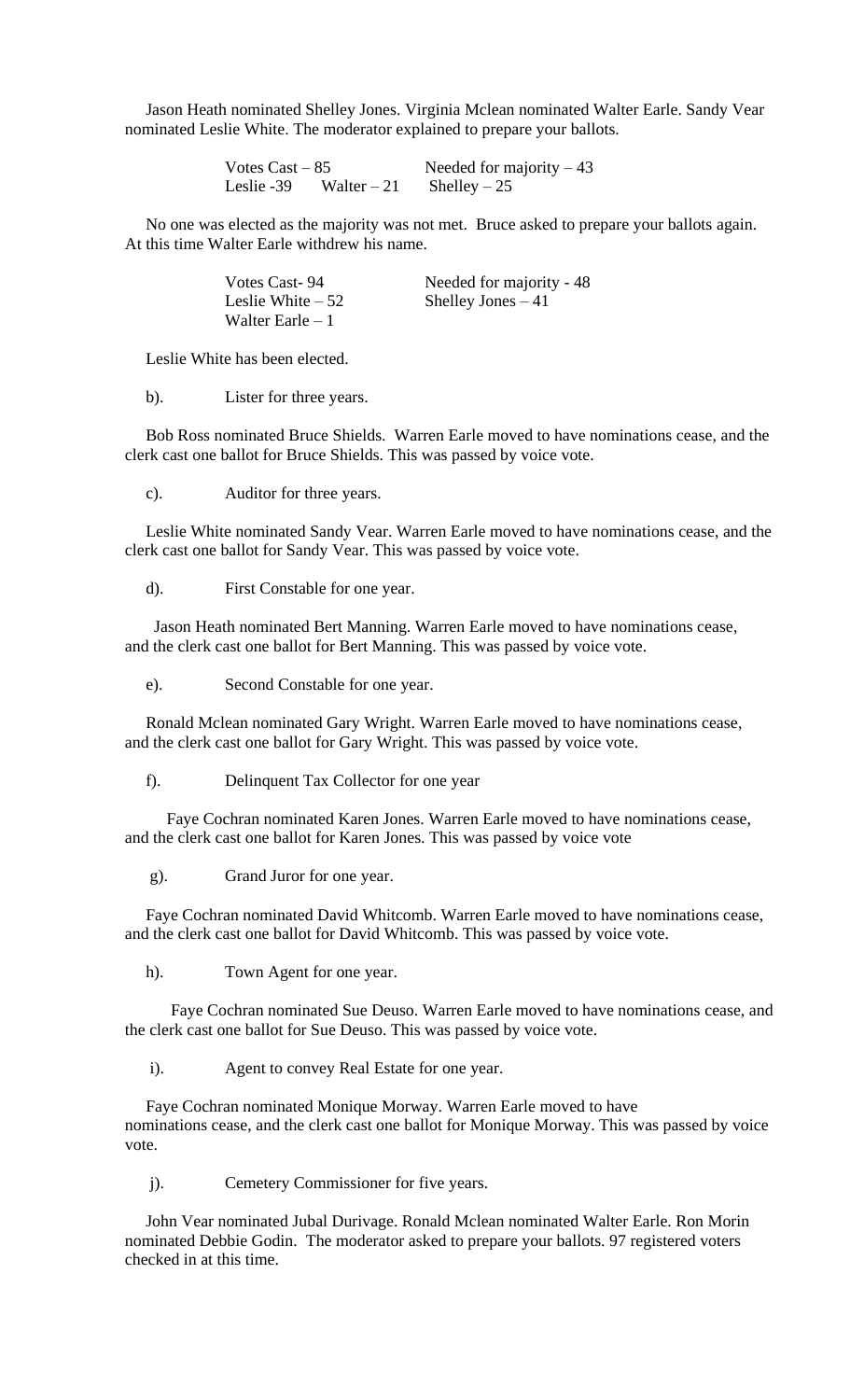Jubal Durivage – 46 Walter Earle – 23 Debbie Godin – 9

Votes  $\text{Cast} - 78$  Needed for majority  $-40$ 

Jubal Durivage has been elected.

Article 6: To see what sum of money the Town will raise on its grand list for the Highway Department.

 Warren Earle moved as written (\$408,925.00). Michele Cardinal seconded. Ricky explained that the only change that was made was they added the new employees' health insurance. The Moderator called the question. This Article was passed by voice vote.

Article 7: Shall the Town appropriate a sum of money on its grand list not to exceed \$3,000.00 to be spent around Lake Eden and South Pond Road for summer maintenance, at the discretion of the Selectboard and Road Commissioner?

 Warren Earle moved as written. John Touchette seconded. Hearing no more questions, the Moderator called the question. This Article was passed by voice vote.

Article 8: To see what sum of money the Town will raise on its grand list for the Selectboard fund.

 Warren Earle moved as written (\$359,974.80). Adam Degree seconded. David Whitcomb explained that the Fire Departments budget is included in the Selectboard fund, and at this time he asked to have John Savage answer any questions that anyone might have. David Whitcomb asked about their accounting procedures and if in the future all accounts could be accounted for in their yearly account totals. John said at this time they have a money market account that has \$26,700.00 in it. It will show in next year's accounting. Also they need to have a secretary that takes and records minutes. Hearing no more discussion, the Moderator called the question. This Article was passed by voice vote.

Article 9: Shall the Town appropriate \$2,361.94 on its grand list for the Lamoille County Special Investigation Unit?

 Warren Earle moved as printed. John Touchette seconded. Bob Ross asked what this is and does it take care of this county? Peter Wright explained that the State of VT is establishing a Special Investigation Unit in each area. This unit only investigates child sexual abuse. Hearing no more questions, Chip Chapados called the question. This Article was passed by voice vote.

Article 10: Shall the voters of Eden authorize the Selectboard to borrow an amount not to exceed \$200,000.00, to be financed over a period not to exceed five (5) years, to be used for the construction of the bridge on Whitney Lane?

 Warren Earle moved as printed. John Touchette seconded. Ricky explained that the Selectboard has investigated several options but wanted the Townspeople to have an input because of the amount of money that it will take to replace this structure. We have applied and received a grant for \$175,000.00 which will expire in 2014, but to replace this bridge the way the State wants it to be replaced, we will need about \$200,000.00 over and above the grant. The lowest bid came in at \$480,000.00. We are working with Water Recourses to see if we can get it done cheaper. This money will only be used if need be. The board will continue to investigate options, and the money will only be borrowed if need be. It was suggested to look into the Corps of Engineers for help on this bridge. It will be easier and less expensive to fix it now than to wait until something happens. Bruce called the question. This did not pass by voice vote. The Moderator asked to prepare your ballots. 104 registered voters checked in at this time.

| Total votes $cast - 93$ | Needed for majority $-47$ |
|-------------------------|---------------------------|
| $Yes-66$                | $No-27$                   |

This Article has passed.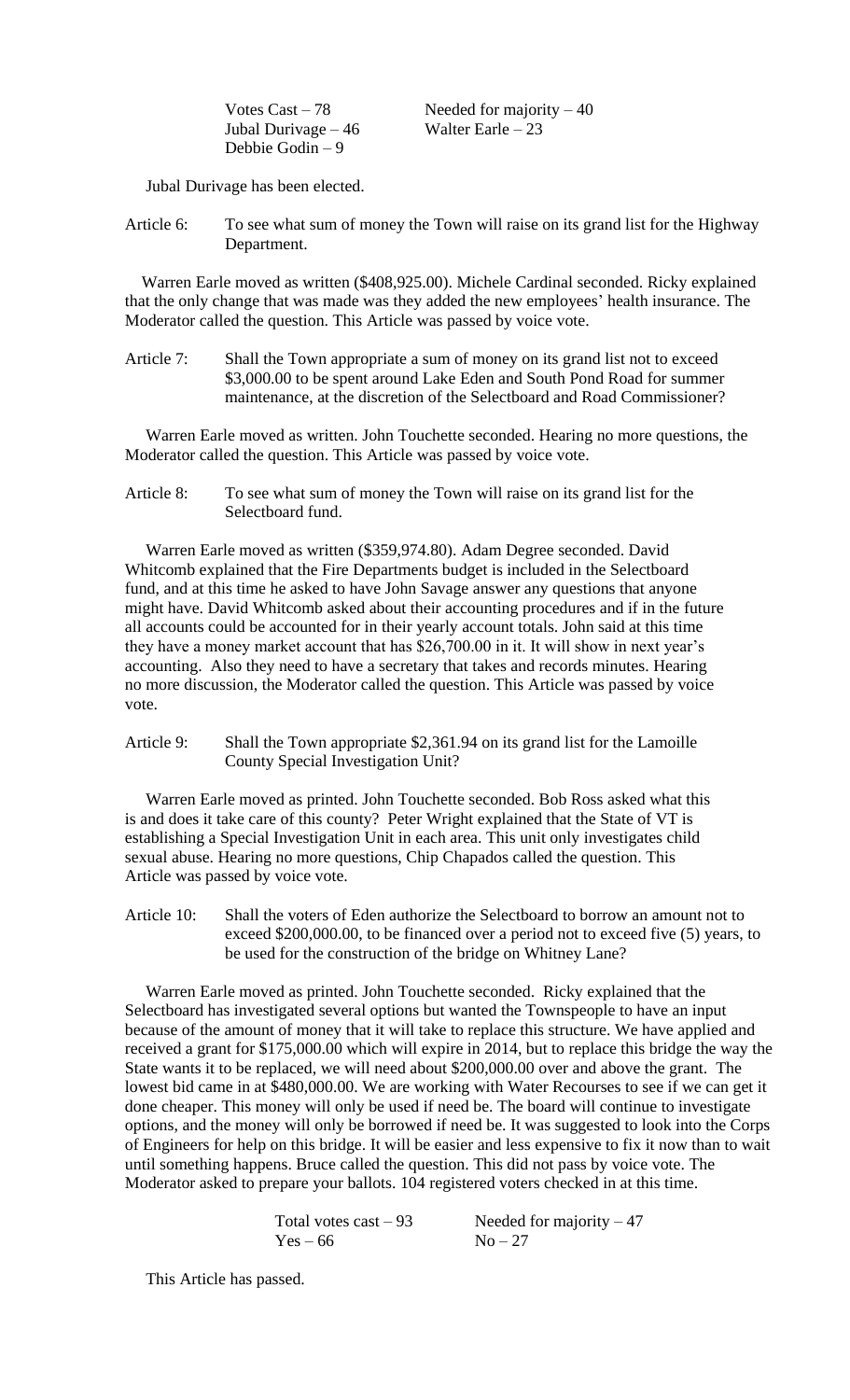Article 11: Shall the voters authorize the Selectboard to establish a reserve fund, in accordance with 24 V.S.A. Sec. 2804(a) for the purpose of paving town highways and highway structure replacement?

 Warren Earle moved as written. Sonny Jones seconded, It was explained that if this Article does not pass, then Article 12 dies. It was suggested by the State Department that if a special fund was established and money put in this account each year, when a project comes up and you need to replace a structure or pave a road, you would already have the money and you wouldn't have to go to the voters and ask for more. At this time the addition to the garage was discussed and the use of money being used for other things than what it was appropriated for. Ricky would like to keep the roads that are already paved in good shape. He said there is less maintenance on a paved road. If this passes, the money will only be able to be used for paving or on replacing or fixing a structure. Ricky announced that the American Gift Fund has given \$75,331.00 dollars to the Town of Eden and \$7,533.00 to Eden Congregational Church. The board plans on talking with Mrs. Barrows when she gets back, but in the meantime, this money will be put in a separate account. Hearing no more discussion Bruce called the question. Prepare your ballots. There are 106 registered voters checked in at this time.

| Votes cast $-85$ | Needed for majority $-43$ |
|------------------|---------------------------|
| $Yes - 53$       | $No-32$                   |

This Article has passed.

Article 12: Shall the voters appropriate \$50,000.00 to the reserve fund established for the purpose of paving town highways and highway structured replacement pursuant to 24 V.S.A. Sec. 2804?

 Warren Earle moved as written. John Touchette seconded. Jackie Schmelzer made the motion to take the \$50,000.00 out of the money received from the American Gift Fund. John Vear seconded. Ricky explained that at this time the town isn't sure what we can do with this money and that is why the Selectboard plans to meet with Mrs. Barrows when she returns for the summer. Bruce called the question. Bruce Burnor explained the vote. We are voting on the amendment to take this money out of the American Gift Fund. This did not pass by voice vote. Eric Hammond moved to amend the motion to use \$50,000.00 out of the Rainy Day Fund. Phil Earle seconded. Walter Earle explained that no stipulations were put on this fund when it was established. The amendment was passed by voice vote. Now we have to vote on the Article as amended, which is to take \$50,000.00 out of the Rainy Day Fund and establish this new fund. This was passed by voice vote.

Article 13: Shall the Town Appropriate the following sums to be raised on its grand list for local organizations?

The moderator explained that Article 13 will be done one by one.

a) After School Program  $$4,000.00$ 

Peter Wright asked where the 46% increase come from. Item c, the Mentoring Program, and item g, the Greeter Program, are new this year. Warren Earle moved to raise \$4,000.00 for the After School program. Jason Heath seconded. Walter Earle said he feels that items a, the After School program c, the Mentoring program and e, Eden Youth Sports should be a school issue not a town. Jackie Longley would like to see a picture of every group that receives an appropriation in the town report. Jeff Lindgren received permission to speak on this appropriation. This is enrichment as well as an educational program for the students. They used to receive a grant for \$50,000.00 and now it's less than \$25,000.00. If these items get put in the school's budget, it affects the per-pupil spending. At this time Bruce gave his gavel to Ricky so he could talk. He feels that if it deals with school, the school should have it in their budget, if it deals with the town, then the town should have it in their budget. How much longer will the town keep making the school's budget look better than it should? The Moderator called the question on Article 13 a). This Article passed by voice vote.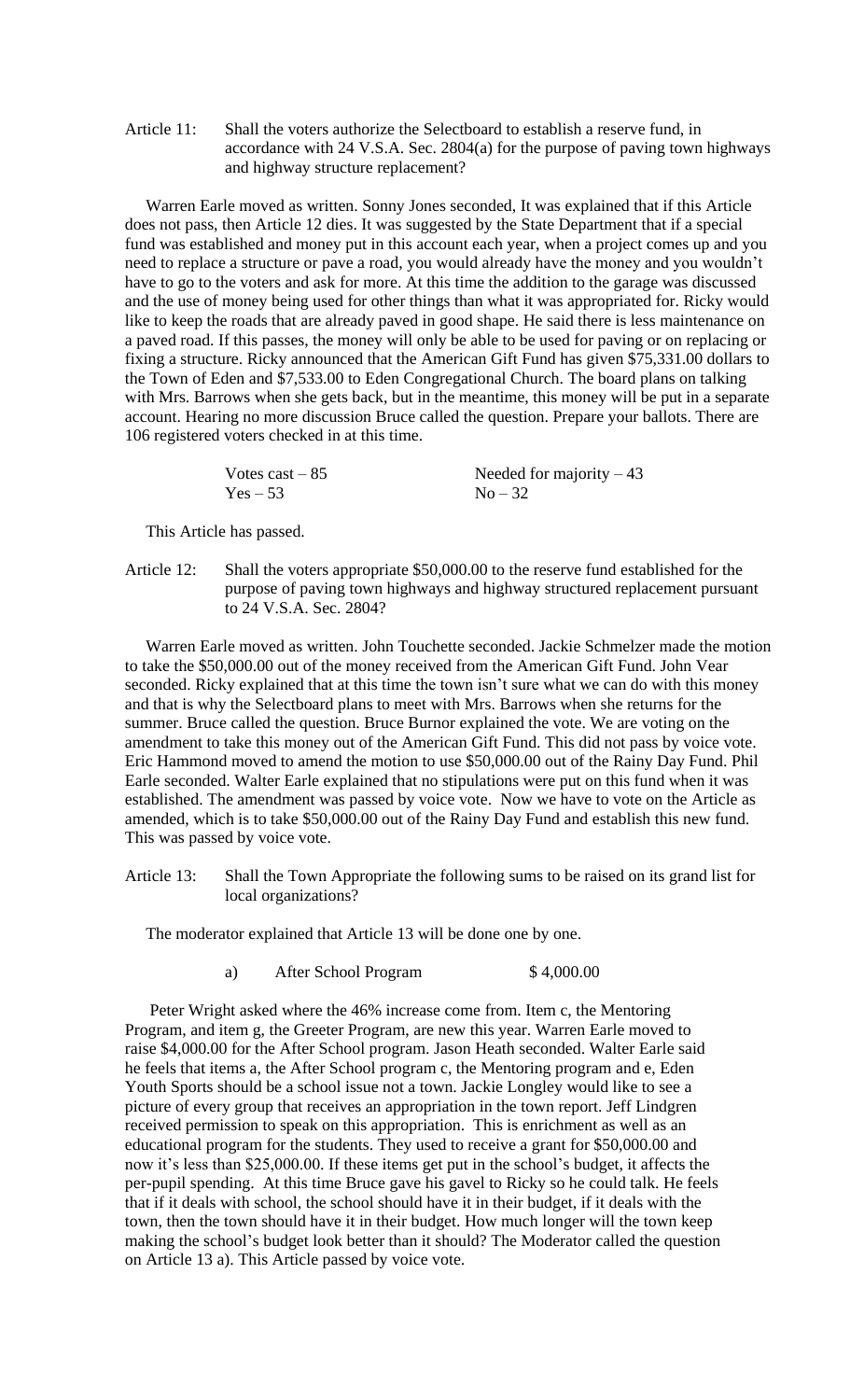| b) | <b>Eden Cemetery</b> |  |
|----|----------------------|--|
|----|----------------------|--|

 Warren Earle moved as written. Jason Heath seconded. This was passed by voice vote.

c) Eden Central School Mentoring Program \$2,500.00

 Warren Earle moved as written. Jason Heath seconded. Judy Langlois explained how this program works. This money goes to the coordinator for doing all the paperwork. More than 7 people raised their hands to have this vote done by paper ballot. There are 108 registered voters checked in at this time.

| Votes cast $-78$ | Needed for majority $-40$ |
|------------------|---------------------------|
| $Yes - 33$       | $No - 45$                 |

This Article has failed.

d) Eden Historical Society \$ 2,000.00

Warren Earle moved as written. Phil Earle seconded. Pam Whitcomb asked why the Eden Day totals were not in the town report this year, as they were asked to do that last year. Donna explained that Eden Day has a separate checkbook and receives no money from the town; therefore, it does not need to be in the report. There is a financial report up front if anyone would like to see it. Next year it will be in the town report. There are 110 registered voters checked in at this time.

| Total votes cast $-107$ | Needed for majority $-54$ |
|-------------------------|---------------------------|
| Yes 63                  | $No-44$                   |

This Article has passed.

 Bert announced that there will be a rabies clinic at the Town Garage on March 23 from 12:30 to 1:30. He will be there to register your dogs, but the Town Clerk's Office will mail you your license.

The Moderator announced that the  $6<sup>th</sup>$  grade is having a lunch you can purchase for \$6.00 with the proceeds going to their class trip to Jay Peak.

 David Whitcomb moved to recess until after lunch. He withdrew his motion. We will finish Article 13 before breaking for lunch.

| <b>Eden Youth Sports</b><br>e) | \$3,500.00 |
|--------------------------------|------------|
|--------------------------------|------------|

 Warren Earle moved as written. Travis Earle seconded. More than seven (7) people raised their hands to have a paper ballot.

> Total votes cast – 80 Needed for majority – 41<br>  $Y_{es} = 57$  No – 23  $Yes - 57$

Article 13 e) has passed.

 David Whitcomb moved to recess for lunch until after the school meeting. Warren Earle asked to finish Article 13. David Whitcomb withdrew his motion. Peter Wright had asked to have all of the appropriations voted on by paper ballot but will withdraw that for Article 13(f) but would still like it for (g).

e) LERA Swim Program \$ 1,000.00

 Eric Hammond moved as written. Warren Earle seconded. This Article was questioned whether it passed by voice vote. With the failure of a second to challenge the moderator, this Article passed by voice vote.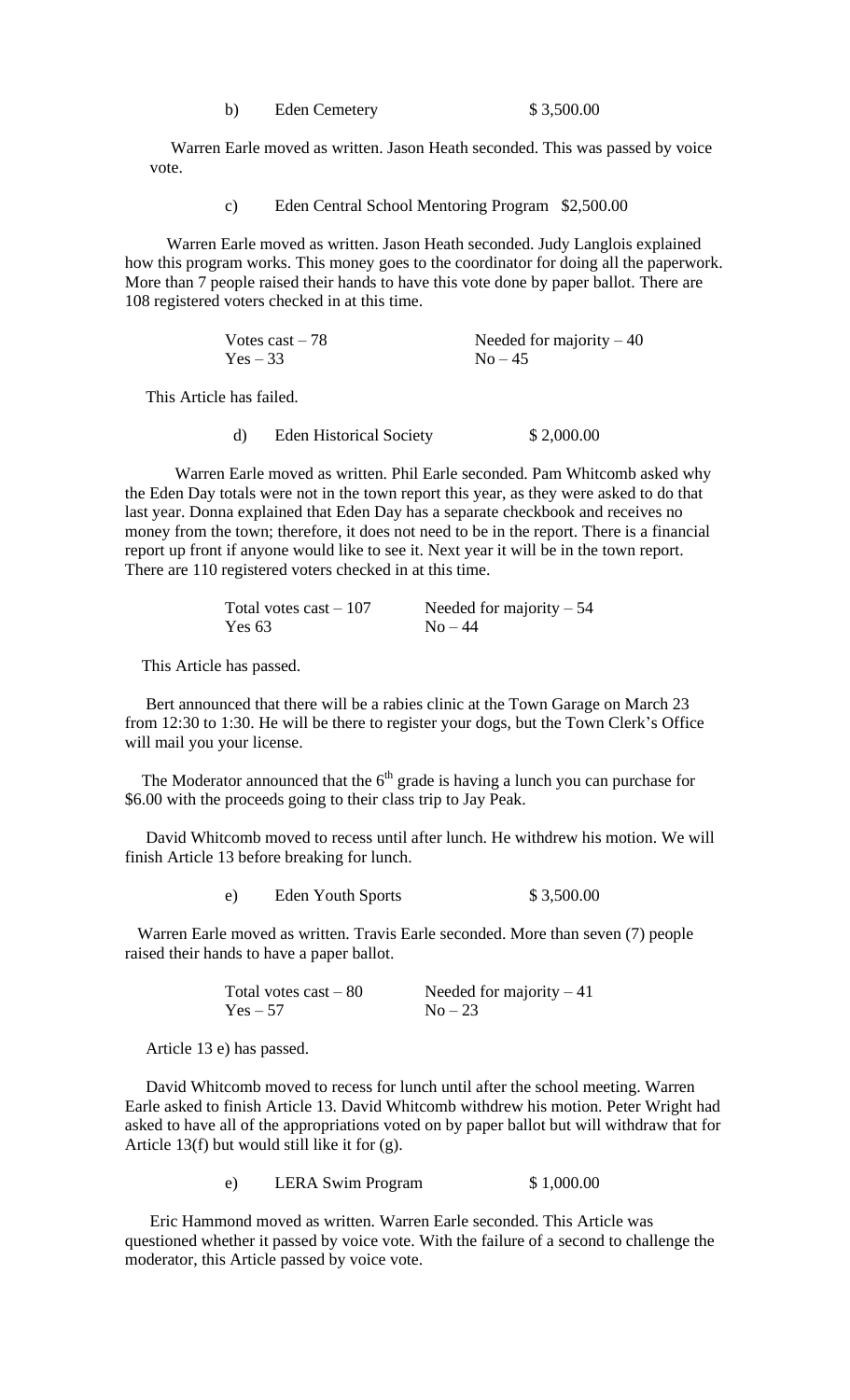f) Lake Eden Association Greeter Program \$4,000.00

 Warren Earle moved as written. Eric Hammond seconded. Peter Wright feels this program does not work. It only gives some kids a summer job. Gary Durette explained that this program does work, and they are trying to educate people to keep endangered species out of the lake. Some people feel that \$10.00 an hour is too much to be paying these people. It is a waste of time and money, as animals can also transport these endangered species. Bruce Shields said that if milfoil does get into the lake that it will lower the value of the properties around the lake. Eric Hammond called the question. Warren Earle seconded and passed by voice vote. The Moderator called for a paper ballot.

| Total votes $cast - 74$ | Needed for majority $-38$ |
|-------------------------|---------------------------|
| $Yes - 32$              | $No-42$                   |

This Article has been defeated.

 John Touchette moved to recess for lunch at 12:15pm. Warren Earle seconded. This was passed by voice vote.

Re-convened at 2:45pm.

Article 14: Shall the Town Appropriate the following sums to be raised on its grand list for other organizations?

| a)           | <b>American Red Cross</b>                  | \$<br>250.00   |
|--------------|--------------------------------------------|----------------|
| b)           | <b>Central Vermont Adult Education</b>     | \$<br>500.00   |
| c)           | <b>Central Vermont Community Action</b>    | \$<br>300.00   |
| d)           | Central Vermont Council on the Aging       | \$<br>700.00   |
| e)           | Clarina Howard Nichols Center              | \$<br>400.00   |
| f)           | <b>Lamoille Community Food Share</b>       | \$<br>250.00   |
| g)           | <b>Lamoille County Court Diversion</b>     | \$<br>250.00   |
| h)           | <b>Lamoille County Planning Commission</b> | \$<br>844.00   |
| $\mathbf{i}$ | Lamoille Economic Development Corp         | \$<br>150.00   |
| $\mathbf{j}$ | <b>Lamoille Family Center</b>              | \$<br>250.00   |
| $\bf k)$     | Lamoille Home Health/Hospice               | \$<br>3,969.00 |
| $\mathbf{I}$ | <b>Lamoille Housing Partnership</b>        | \$<br>200.00   |
| m)           | <b>Lamoille County Connections</b>         | \$<br>750.00   |
| n)           | <b>LENS Meals on Wheels</b>                | \$<br>500.00   |
| $\Omega$     | North Country Animal League                | \$<br>500.00   |
| p)           | Northern Vermont Resource Cons             | \$<br>75.00    |
| q)           | <b>Retired Senior Volunteer Program</b>    | \$<br>100.00   |
| r)           | <b>Rural Community Transportation</b>      | \$<br>1,350.00 |
| s)           | Vermont Association of the Blind           | \$<br>100.00   |
| t)           | Vermont Center for Independent Living      | \$<br>165.00   |

 Warren Earle moved to approve all of these items except for i, l, o, and p. Eric Hammond seconded. Bruce Shields felt that Northern Vermont Resource Cons. was important, as they are an advocate for the farmers. After little discussion, the Moderator called the question. This Article was passed by voice vote. Bruce Shields moved to reconsider item p (Northern Vt. Rescource Cons.);but without a second, his motion failed.

Article 15: Shall the Town vote to pay property taxes, municipal and school combined, to the Town Treasurer in three equal installments due on or before November 15, 2013, February 15, 2014, and May 15, 2014, with postmarks acceptable?

 David Whitcomb moved as written. Warren Earle seconded. This Article passed by voice vote.